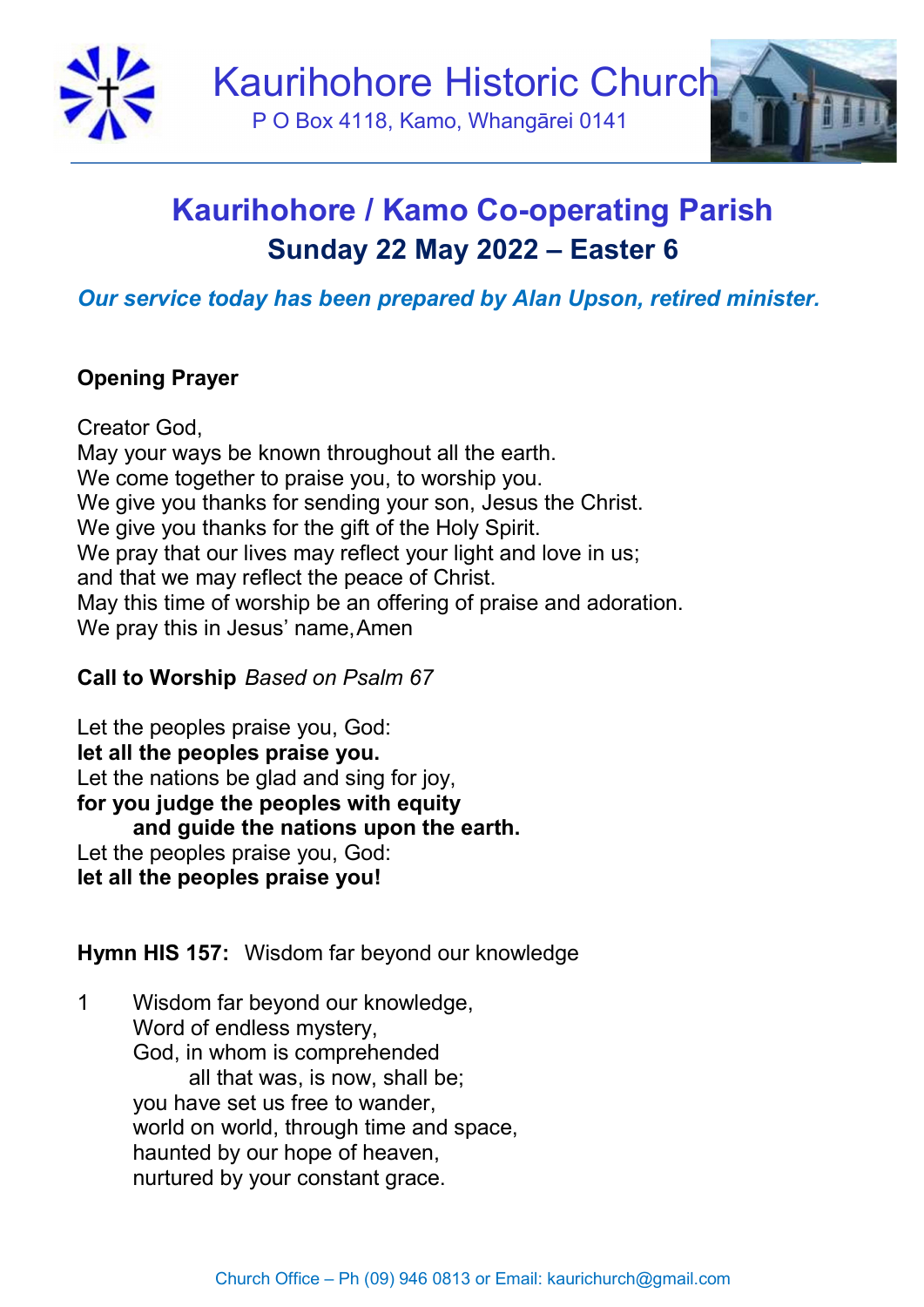- 2 Unimaginable lover, faithful to eternity, God, fulfilling and in-dwelling all that was, is now, shall be; we can never stray beyond you, loving Presence, you are here, called to join your great adventure, forth we go to find you there.
- 3 Beating heart of all creation, first and final unity, God, who draws all things together, all that was, is now, shall be; we have heard your distant music, shared your dream of harmony: now we go as reconcilers, makers of community.
- 4 Focus of our search for meaning, truth in our perplexity, God, the one by whom we measure all that was, is now, shall be; centre of our hearts devotion, magnet of our questing mind, Spirit's birth and soul's companion, journey's end in you we find.

Tune: Coronation Road by Colin Gibson Words by Colin Gibson-used by permission CCLI Licence No 10023

### Prayer of Approach

Loving God,

 You who touched the early earth of chaos, with love, and from it brought order, life, flourishing with health, touch each person here this morning.

Before you, you see us, refugees from a week of life words said that were instantly regretted, a look given that betrayed feelings of resentment, actions designed to foil, get in the way of another, advice given in ignorance, promises that were never kept, good intentions never acted upon, and evil intent carried to fruition;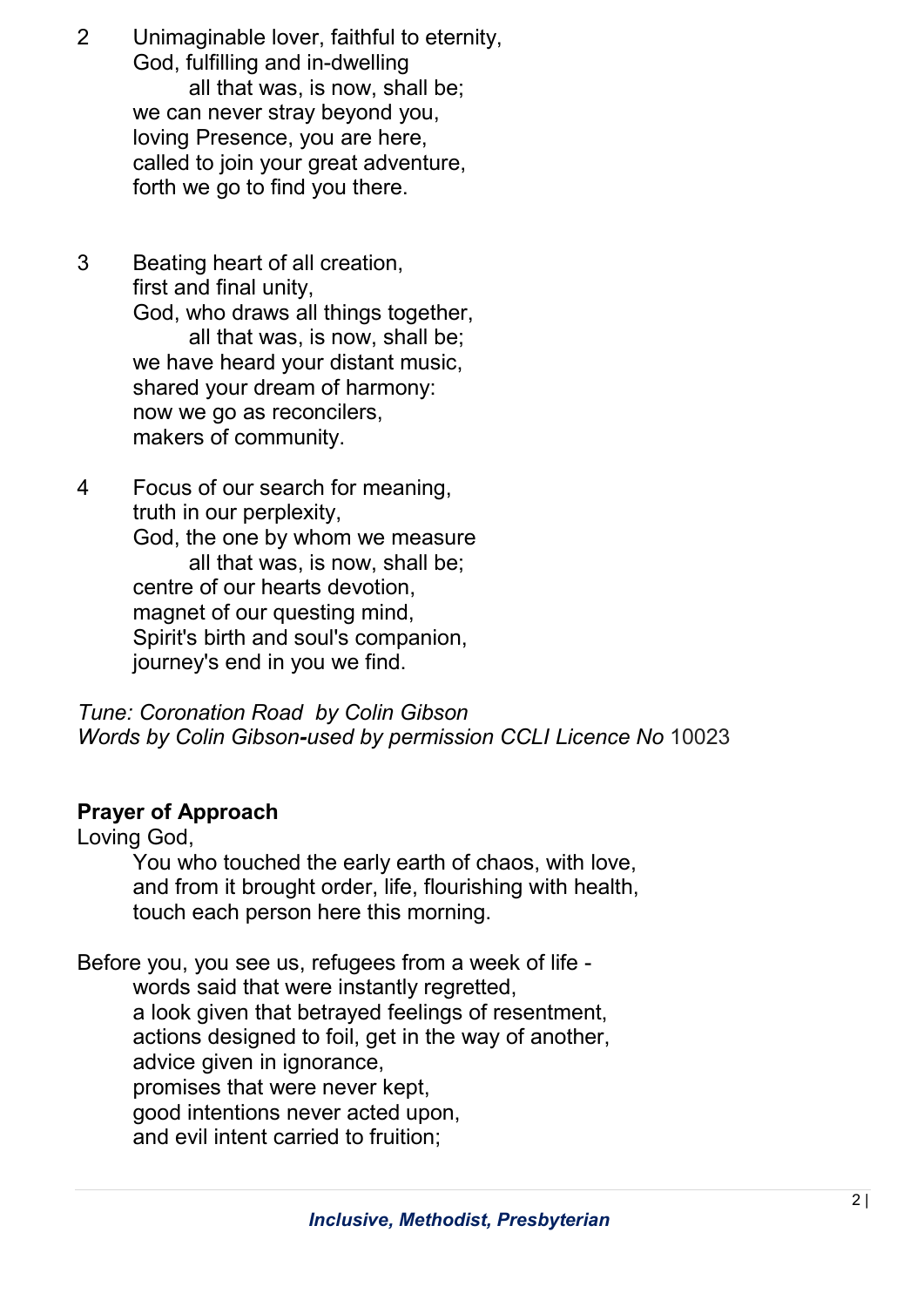Like a bad lot at an auction, collected together,

we come with an unease, a reluctance,

 a sense of being tainted, spoilt, a sense of unworthiness into your presence.

Yet we come with hope.

Rather than wanting to punish,

 we hear that you, instead, want to release us, to let fly away, the things that have soiled our days, and bring us, fresh as daisies to this new day, jubilant in the wonder of your healing presence.

So deal to the cold south westerly, that chilled our wakening, be the thaw of the suns' warmth in our souls; let the fresh air of your spirit breathe into us again and let us walk tall into today, this week, redeemed by the wonder of your touch.

May this worship time be one of restoration, may we celebrate the joy of being human, may we know the mystery of your presence, the wonder of your guidance and the beauty of your friendship.

May we live this week, eager to do things your way, keeping you in focus in all things, and bringing your healing touch to others.

(Words - Healing touch - Alan Upson)

The Lord's Prayer **Our Father ......** 

Congregational Time - What kind of week?

Hymn WOV 91: Morning has broken

https://www.youtube.com/watch?v=3Rifby1tVE8

| <b>Readings</b> | Acts $16:9 - 15$          |
|-----------------|---------------------------|
|                 | John 5: $1 - 9$           |
|                 | Revelations 21:10, 22:1-5 |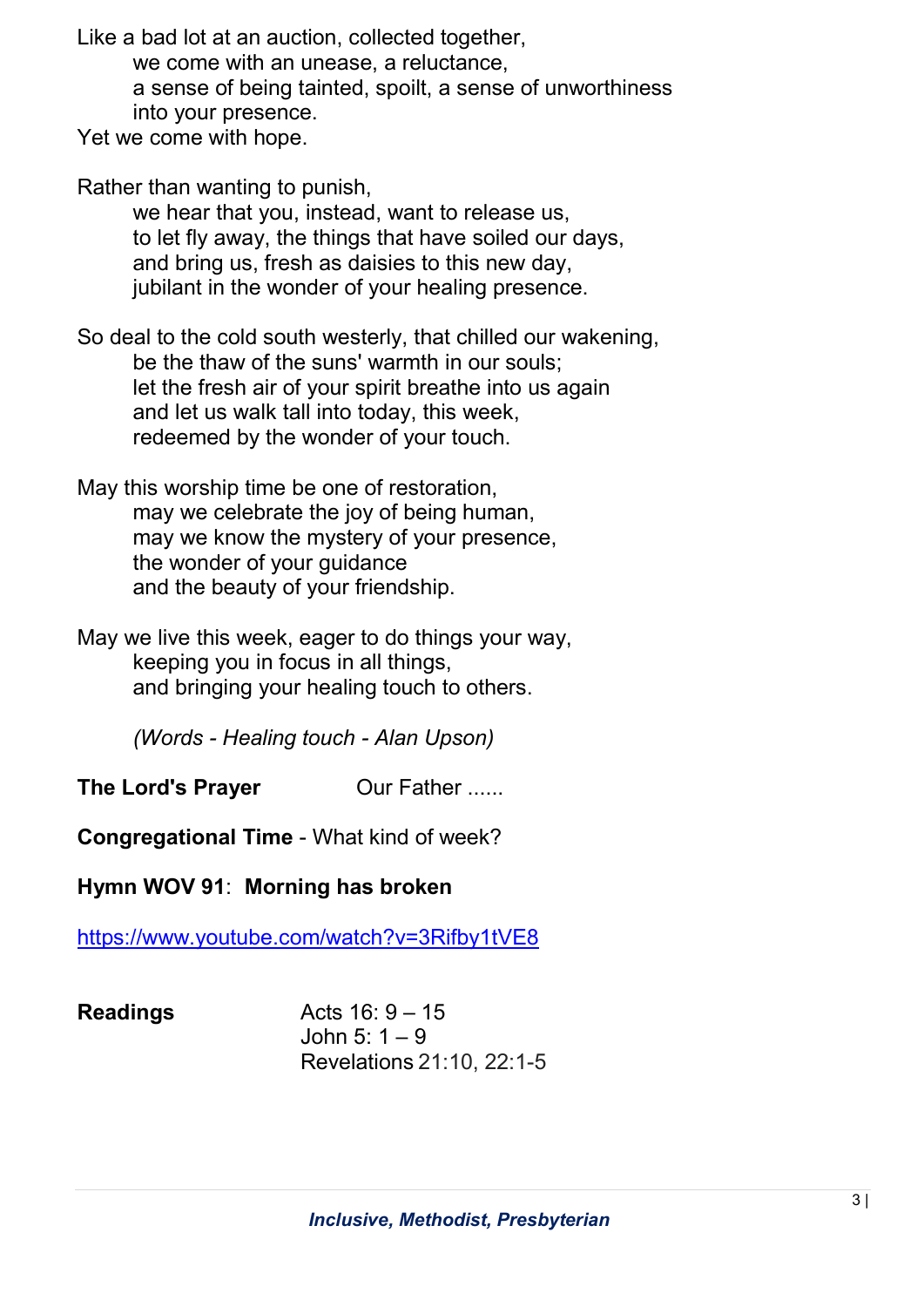# Reflection Truth and Authenticity - keys to our future

Text: When [Lydia] and the members of her household were baptized, she invited us to her home. "If you consider me a believer in the Lord," she said, "come and stay at my house." And she persuaded us. (Acts 16:15)

Subject: Paul, Lydia and the paralysed man acted on impulse and their action led to major life changes. We might never know the readiness these three possessed, but the evidence is of clear decisions to enter into the unknown that were followed through.

Our world is enmeshed in deception, misinformation, ill-informed advice and a future that is daunting on many fronts. Can the truth and authentity of God's lifegiving Spirit reach us, to impel us into taking part in God's purpose for our day?

## May what I say and what you feel as I say it, bring joy to the heart of God

When was your last spontaneous decision that took you from day-by-day to everyday? You might want a minute or two to think that through, so I'll start and then come back with the question to you. I've had quite a few major changes over the years but the most recent was this month. It all started with the realisation that if I was to continue driving legally, I'd need to renew my licence within a few weeks. That gave me a couple of hours to think while I sat in the AA office with all my papers ready, moving one chair at a time, closer to the one person on the counter. There were others in the office but they were busy - at one time it took four of them five minutes to work out how to accept a young woman's choice of paying by I-phone. Back to one at the counter again, I got to thinking of simplifying my lifestyle by retiring from three groups that I belonged to. In fact, within the week, I found it easier to retire three times than it was to renew my licence. The vision of having more discretional time in my future was a great incentive.

So back to the question, 'when was your last spontaneous decision that took you from day-by-day, as it comes, to everyday with intention? Hopefully, you will now be thinking of some life change that has recently taken place. Or possibly, something you've been going to do for a long time, but have been waiting for that 'impulse' to give you the jolt to make that first step. Bring that impulse with you as we look briefly, at three people who made the crossing from routine into a new way of doing things.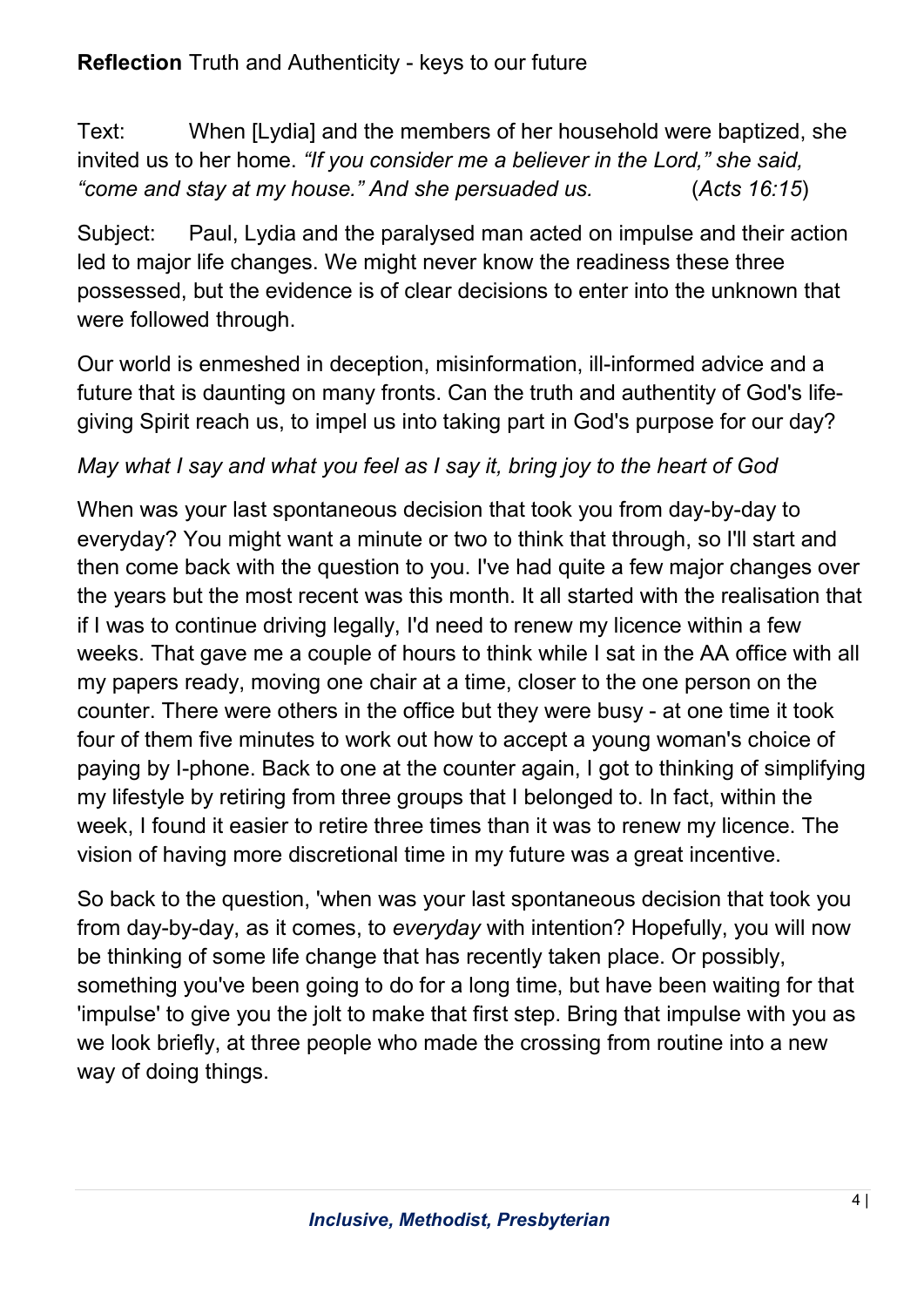Paul's first vision noted in the Book of Acts, was disastrous for the new Christians. Not just in Jerusalem, but in a widening circle, Paul used his position as a Roman Citizen and a Jewish leader, to hunt down and persecute the followers of the crucified Jesus. Paul started his persecution of Christians after the killing, by stoning, of Stephen. Luke writes, ''[Throughout the provinces of Judea and Samaria] Saul [as he was known then] tried to destroy the church, going from house to house, he dragged out the believers, both men and women, and threw them into jail'. (Acts 8:1-3) That all started after he had been looking after the coats of the Jerusalem Councillors, and then, had approved of Stephen's murder.

Hardly visionary, but something had triggered in him a violence and obsession that must have led to widespread fear for the Christians. However, not long after, as he 'kept up his violent threats against the followers of the Lord.' (Acts 9:1) he found himself on the Damascas road, blinded by a bright light and fallen to the ground. He heard the Risen Jesus calling him by name and asking, "Why do you persecute me?"

And that, certainly, was life changing for him. So much so that today's Bible reading has Paul visioning a man in Macedonia begging him to come over. His response this time? Luke writes, 'As soon as Paul had this vision, we got ready to leave'. (v10) Maybe Paul had been feeling it was time for a change. The vision of the man in Philippi was just the trigger he'd been waiting for. You may recognise in yourself the time when ideas, lingering just out of reach, finally come out into the open. All they need, then, is the moment of acceptance.

And so we come to the second person in today's readings, who had a life changing vision. But this vision was something more along the lines of how God might move you and me to a totally new way of seeing things.

In Paul's times, gender equality meant women of Philippi undertook many leadership roles. Women could pay for public works, such as statues on which they inscribed their names and status. In the first-century Roman world, women owned and managed businesses. Lydia was a dealer in purple cloth, a luxury item that needed significant capital investment. She possibly belonged to the Roman equestrian class, (not horses) or she was a relatively wealthy commoner. Lydia was probably an independent business owner.

Paul came across Lydia at a women's meeting at the river 'where the Jews gathered for prayer'. Luke contibues, ' On the Sabbath we went outside the city gate to the river, where we expected to find a place of prayer. We sat down and began to speak to the women who had gathered there.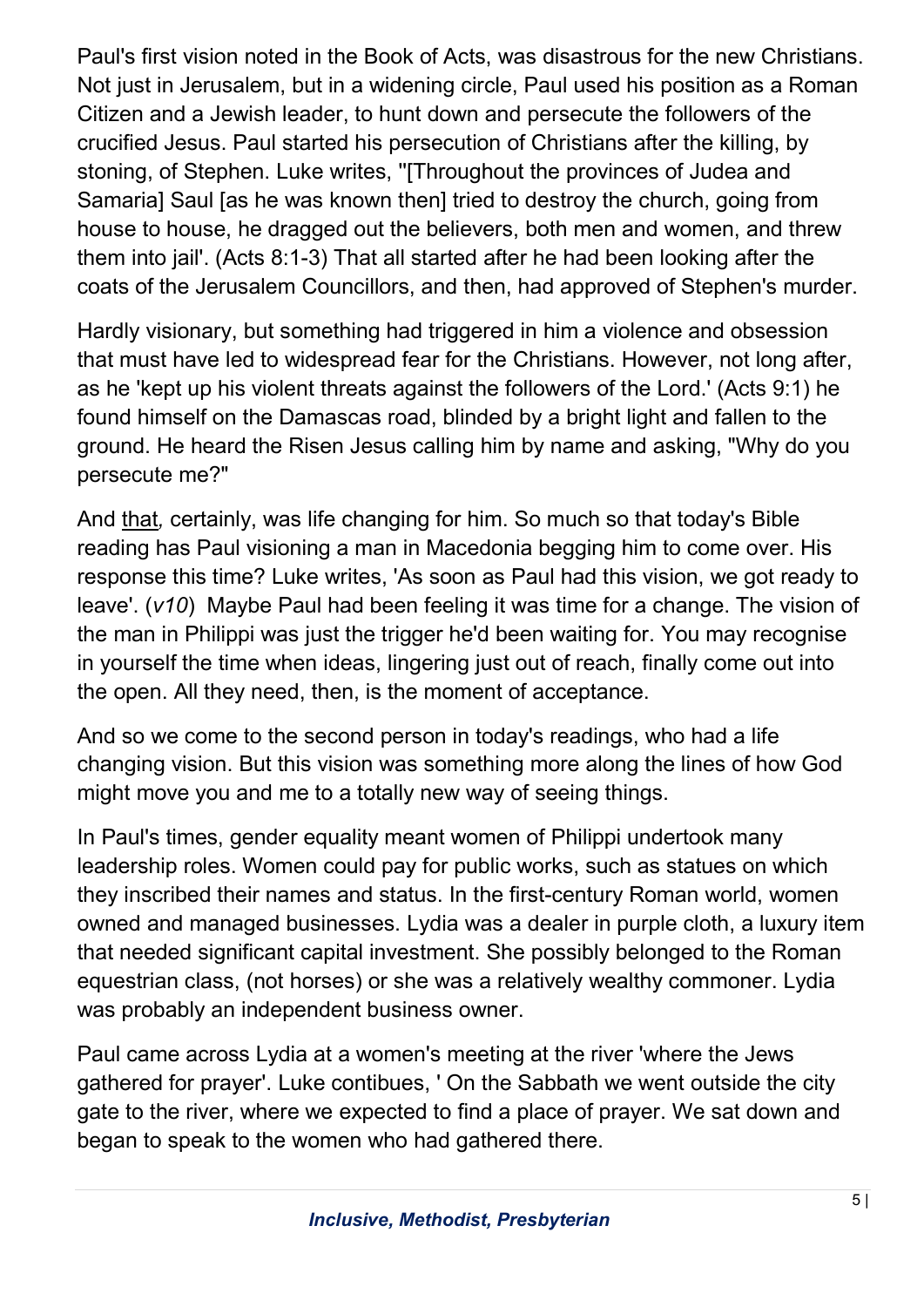One of those listening was a woman named Lydia, a dealer in purple cloth. She was a worshiper of God. The Lord opened her heart to respond to Paul's message. When she and the members of her household were baptized, she invited us to her home. "If you consider me a believer in the Lord," she said, "come and stay at my house." And she persuaded us.' (NIV Acts 16:13 - 15)

Several things are surprising about Lydia. She not only owned her own house, but it was large enough to have Paul's group to stay. She was also not afraid of what the neighbours would say about her being host to a group of men. It sounds like she had made up her mind on the spot and agreed for her and her household members to be baptised.

Lastly, Luke adds, 'and she persuaded us'. He sounds surprised! But it also sounds like Lydia had come across a message of truth and autheticity, that she envisioned to be the best kind of investment ....... and she acted on it.

Now. Are you still pondering the question, 'when was your last spontaneous decision that took you from day-by-day, just as they come along, to everyday with intention? For there's just one more visionary to consider before I pop the question for the last time.

The Biblical Jerusalem Bethesda pool, near the sheep gate, is described as having five porticoes, suggesting an unusual five-sided pool, which many scholars dismissed as an unhistorical literary creation. Yet when this site was excavated, it revealed a rectangular pool with two basins separated by a wall—thus a five-sided pool—and each side had a portico. Looking at a photo of the excavation, I wonder how many disabled people could wait there and how they got down all the narrow steps. It also must have taken a strong gust of wind to ruffle the surface of such a sheltered location. But that's looking at this story through a narrow, present-day, Western, mind-set. Actually, life is bigger, stranger and much more liberated in the Bible account.

In the Bible story he doesn't have a name. He is just someone who had been an invalid for thirty-eight years, who wasn't quick enough to be the first to enter the water when the surface was stirred up. We don't know if he'd been born with some deformation, or injured later in life. Was he taken there each day, or did he crawl, or use a crutch? We just don't know if he'd been at the pool each day for thirtyeight years, or just part of that time.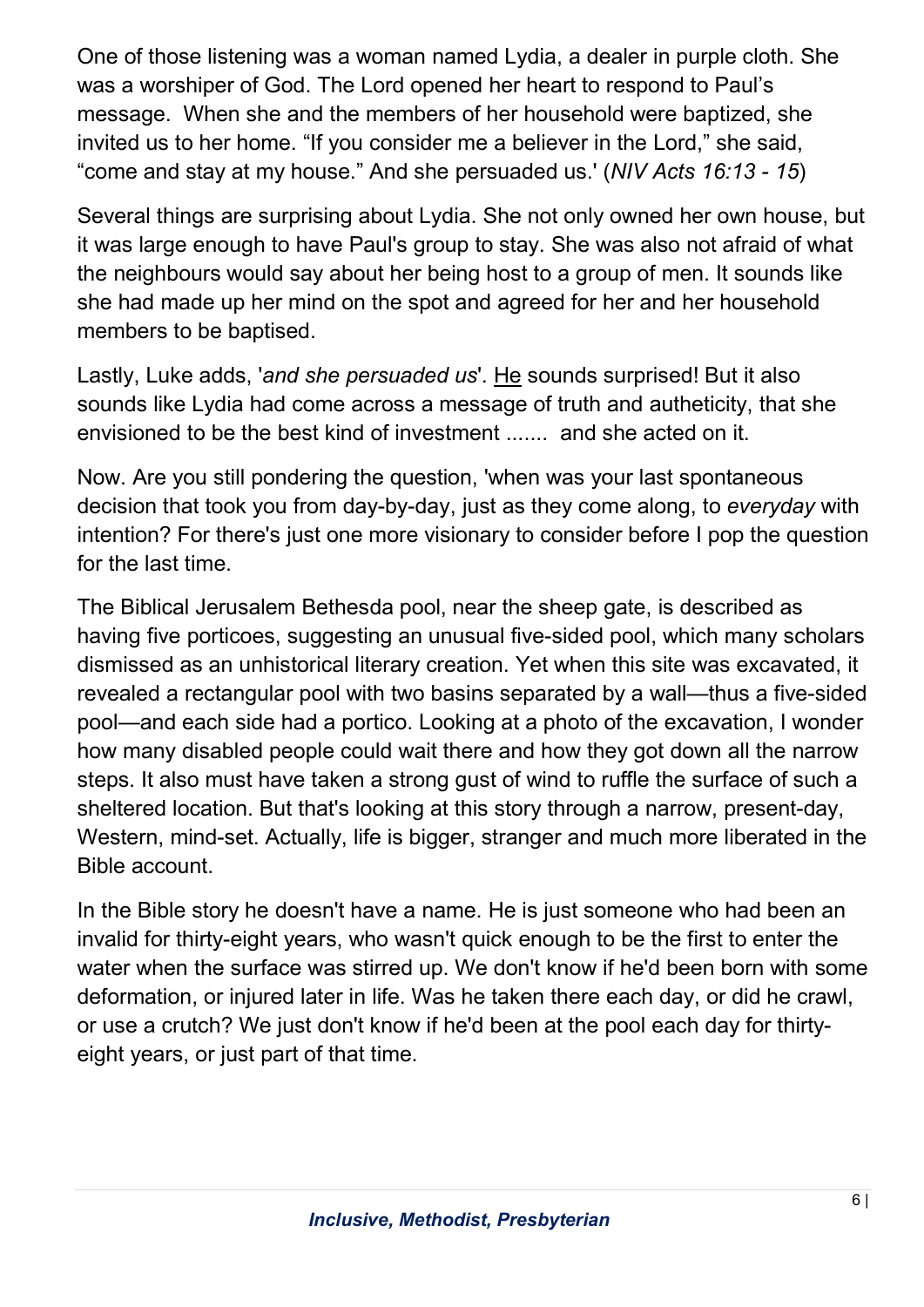One thing we do know is that he was plain speaking, perhaps tended to talk too much. To Jesus' question, ' "Do you want to get well?" he could have simply said, "Yes please." Instead he explained his problem. "Sir," the invalid replied, "I have no one to help me into the pool when the water is stirred. While I am trying to get in, someone else goes down ahead of me."

Maybe he was an injured politician ....... trained to never say 'yes' or 'please'.

Whatever.

He knew what to do when Jesus said, "Get up, pick up your mat and walk."

It was probably what he'd dreamed of doing one day and thought that the day would never come. But the prompt was there and he stood. The Bible says, 'Immediately he was well. He picked up his mat and started walking.'

Can you picture that? The man has been prone, lying flat, perhaps for years. His back must have hurt standing for the first time. Perhaps Jesus gave him a hand up. Did the man look around as if seeing everything differently from a height? Maybe he looked at Jesus eye to eye which would have been a new experience. Then taking a step. First little one, then another. Whoops, steady up. Look down at the pool. Look at the familiar faces around the pool sides. Should he say something? Like, "See you guys. I'm off out of here."

It must be puzzling seeing everything you know as if it was all new.

It's even more puzzling when the difference is that this time it's authentic. Not a dream. Not someone saying, 'the day will come' when you know they're just trying to be kind.

We, in our troubling times are not inclined to be positive when envisioning the future.

Kerry was saying Covid has ruined the meaning of positive and negative. Imagine waiting for the test result and the nurse saying, "We've got a positive result for you - it's negative." These days are so confusing that we might think that it's better to put off decision-time till things are more normal. Tomorrow's normal might seem starnge today, but be much better.

So back to the question we started with.

When was your last spontaneous decision that took you from day-by-day to everyday?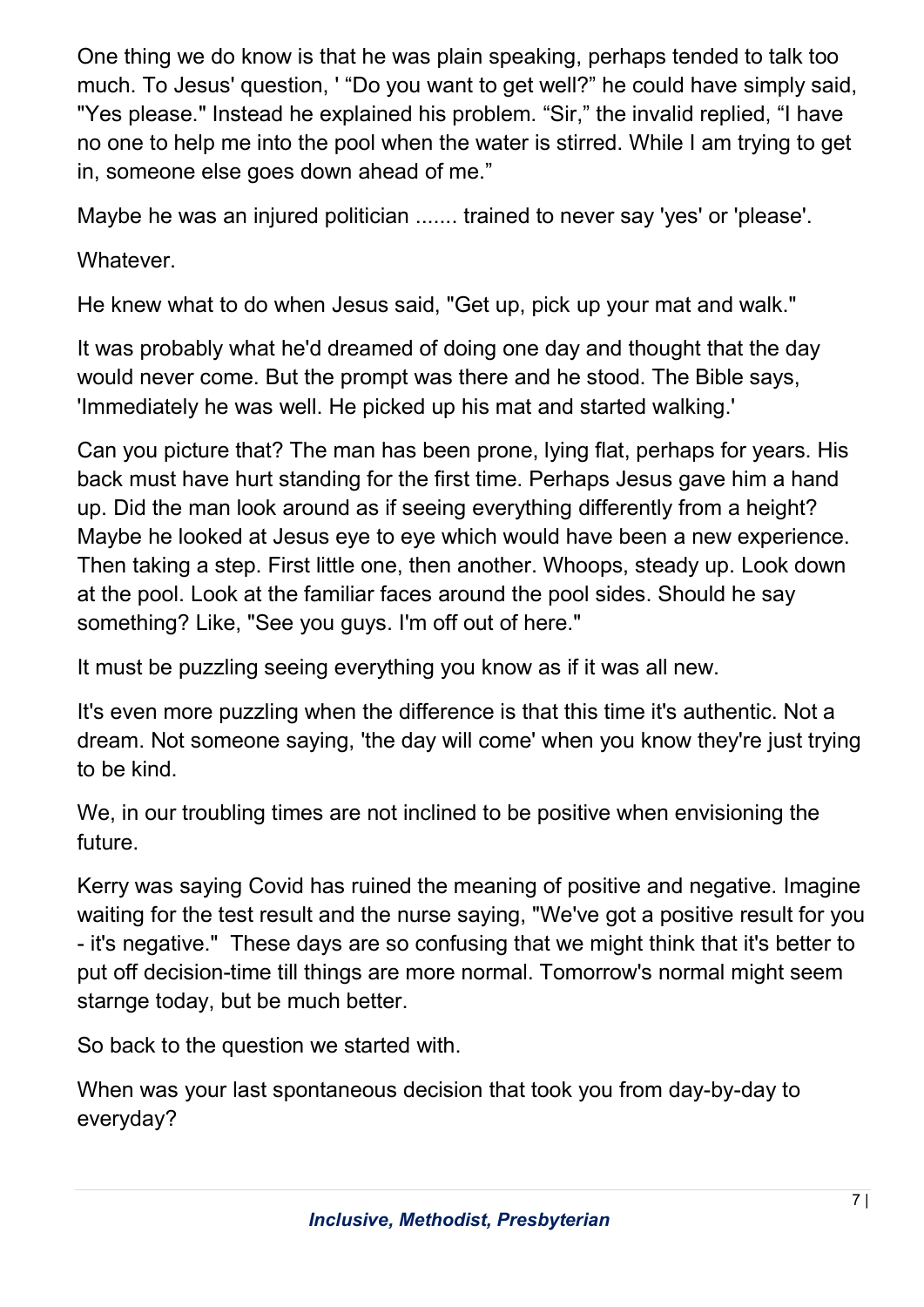Our world is enmeshed in deception, misinformation, ill-informed advice, a social media that simply can't be trusted and a future that seems daunting on many fronts. Can the truth and authenticity of God's life-giving Spirit reach us, to impel you and me into taking part in God's purpose for our every day? Are we prepared to enter God's future for the world? Will we become an active, not nominal, member of God's team for righting the wrongs? Will we tell only the truth and live authentically? Can we be part of Christ's team that works to stabilise a dizzy dayby-day, helter-skelter reckless take-what-comes, turning our children's future into something that is life-giving and hope-giving for all God's children of all ages?

For our three Biblical decision makers, I'd say their knew future began when they recognised a truth and a person who was authentic. For you the moment of acceptance has come.

For me, the hymn that follows has a real truth in the words, 'in the heart's cry, in the healing, in the moment of acceptance ......... Jesus Christ. It's time to be swept up in Creation's everyday movement to heal the peoples and the world. Amen

# Hymn FFS 38 https://www.youtube.com/watch?v=GJ6nv5E5Z5I

1 In the singing, in the silence, in the hands expectant, open, in the blessing, in the breaking, in the Presence at this table,

> Jesus Christ, Jesus Christ, be the wine of grace: Jesus Christ, Jesus Christ, be the bread of peace.

2 In the question, in the answer, in the moment of acceptance, in the heart's cry, in the healing, in the circle of your people,

> Jesus Christ, Jesus Christ, be the wine of grace: Jesus Christ, Jesus Christ, be the bread of peace.

Tune: Bread of Peace – Carlton R. Young Words by Shirley Murray - used by permission CCLI Licence No 10023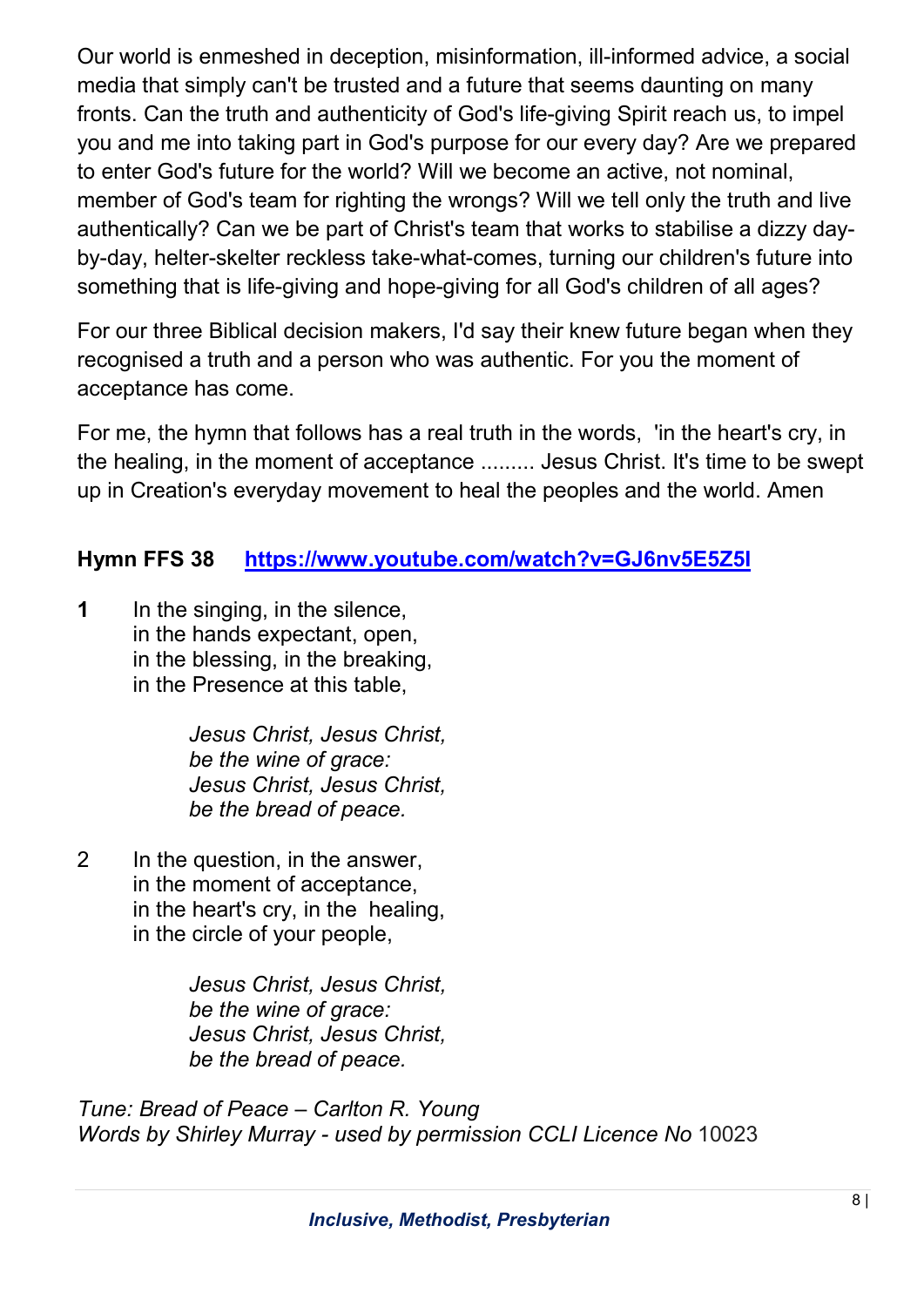### Prayer for others

(based on the words of the song 'Jesu Jesu' WOV 561)

Loving Spirit of God,

We pray for those waiting in hope of good news, for the results of the biopsy, blood test, court sentencing, possible pregnancy, whatever; that they have a sign that they are not waiting alone, .............. Yesu, Jesu Yesu, Yesu, fill us with your love show us how to serve the neighbours we have from you. For those who lie sleepless at night, afraid of things expected, or unexpected, unknown, fearful of what others will find out ..... or think, .............. Yesu, Jesu For those who fill their day with busy-ness and sound to keep reality at a distance, those who wait for the phone to ring, people who go again and again to the empty letterbox .............. Yesu, Jesu For people who hope for an answer in political change who fear that society is falling apart. for the peoples of Sri Lanka, Ukraine, Tonga and other countries of desperate need .............. Yesu, Jesu

For those who hold tight to their wealth and live only to make more, who find it hard to love or give away what they don't need, .............. Yesu, Jesu

For people trapped in dependency, on drugs, money, whatever, controlled by their desires, addicted to alcohol, food, comfort, longing to feel good, to find the truth of themselves, those living only for today as if there's no tomorrow, .............. Yesu, Jesu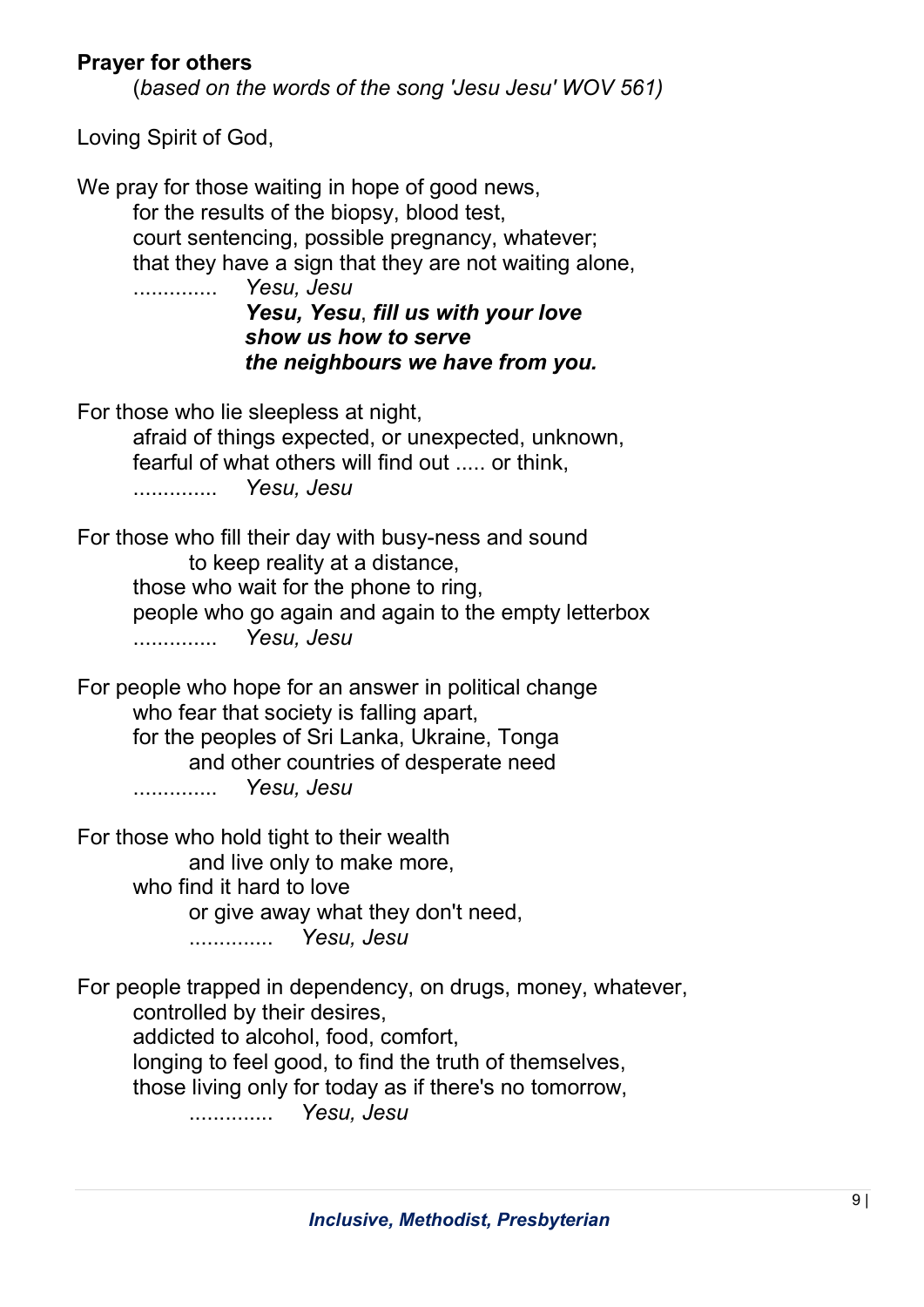For the signs of these things that we see in ourselves, of known need, or sense our need, may we find in You, our Christ, our hope, peace, joy, and love .............. Yesu, Jesu

Amen (words - Alan Upson)

Communion Thanksgiving Order The Lord is here God's Spirit is with us Lift up your hearts We lift them to the Lord Let us give thanks to the Lord our God It is our joy to give you thanks and praise

With saints in this and every age we remember the tradition that stretches back to Abraham. In love you called him to journey into a future he could not imagine yet was filled with promise. We rejoice that we know you as one whose call disturbs our lives and invites us to become pilgrims.

Holy, holy, holy, God of power and might, Heaven and earth are full of your glory; Hosanna in the highest. Blessed is the one who comes in the name of the Lord; Hosanna in the highest!

When the time had come for your light to shine radiantly, Jesus was born into a Jewish family. He healed the sick, cast out demons and broke the powers of evil. Calling every rejected one into your way, in him we have seen your hope and hospitality. Though crucified on a cross death could not contain his spirit.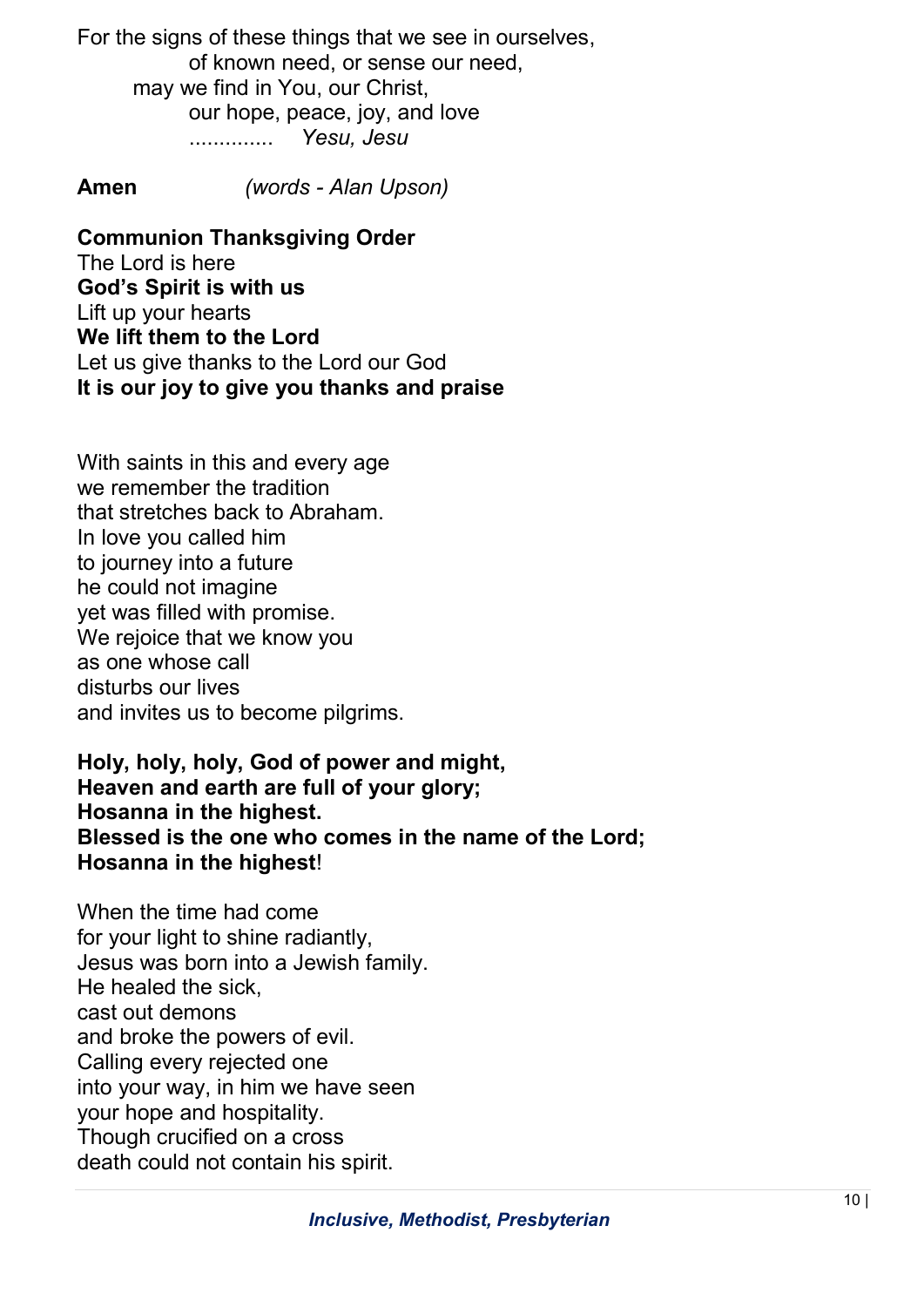On the night before he offered up his life Jesus took bread, and after blessing it he broke it, gave it to his disciples and said: "Take, eat, this is my body." After supper, he took the cup, offered thanks, and gave it to them saying: "Drink from it, all of you, for this is my blood of the new covenant,

 poured out for many for the forgiveness of sins.

#### We remember Christ's death: we proclaim his resurrection; we await his coming in glory!

We celebrate your Spirit's presence in every time and place: in patriarchs and matriarchs in prophets and pharisees in sages and saints in martyrs and evangelists.

We honour the faithful ones hidden, holy and hounded in whom your grace inspires discipleship. Come Spirit of God bless us and these gifts that your new creation may be revealed.

### Blessing and honour and glory be yours, here and everywhere, now and forever. Amen

The bread which we break is a sharing in the body of Christ.

The cup of blessing for which we give thanks is a sharing in the blood of Christ.

(Eucharistic prayer for All Saints - Words Rev Terry Wall)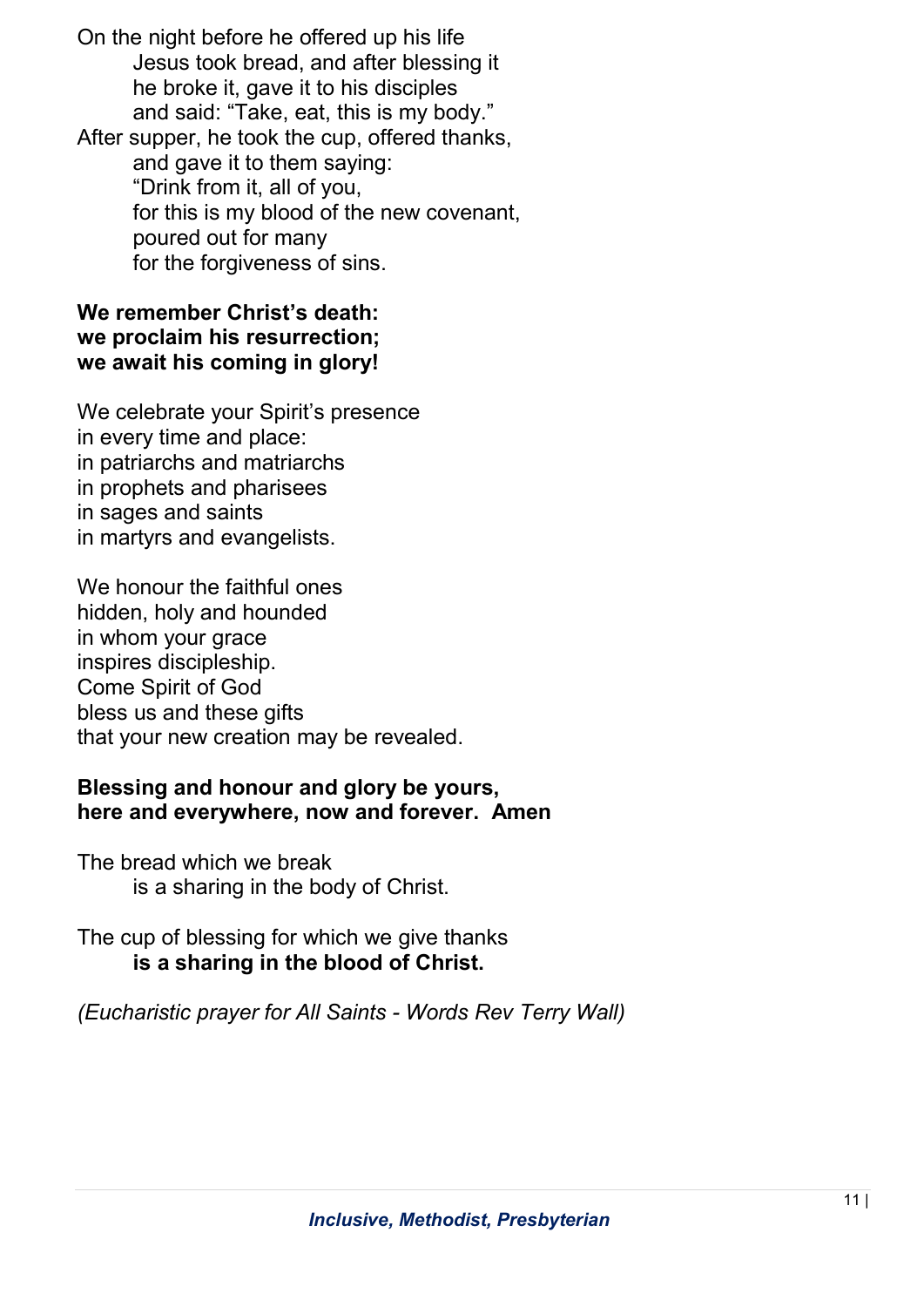### Hymn AA 55 https://www.youtube.com/watch?v=Boj0I3Souw4

- 1 Great and deep the Spirit's purpose, hidden now in mystery, Nature bursts with joyful promise, ripe with what is yet to be. In a wealth of rich invention, still the work of art unfolds: barely have we seen, and faintly, what God's great salvation holds.
- 2 Great and deep the Spirit's purpose, making Jesus seen and heard. Every age of God's creation grasps new meaning from the Word. Show us, Holy Spirit, show us your new work begun today: eyes and ears and hearts are open, teach us what to do and say.
- 3 Great and deep the Spirit's purpose: all God's children brought to birth, freed from hunger, fear and evil every corner of the earth, and a million million voices speak with joy the Saviour's name; every face reflects his image, never any two the same.
- 4 Great and deep the Spirit's purpose, nothing shall be left to chance. All that lives will be united in the everlasting dance. All fulfilled and all perfected, each uniquely loved and known, Christ in glory unimagined once for all receives his own.

Words by Marnie Barrell -used by permission CCLI Licence No 10023